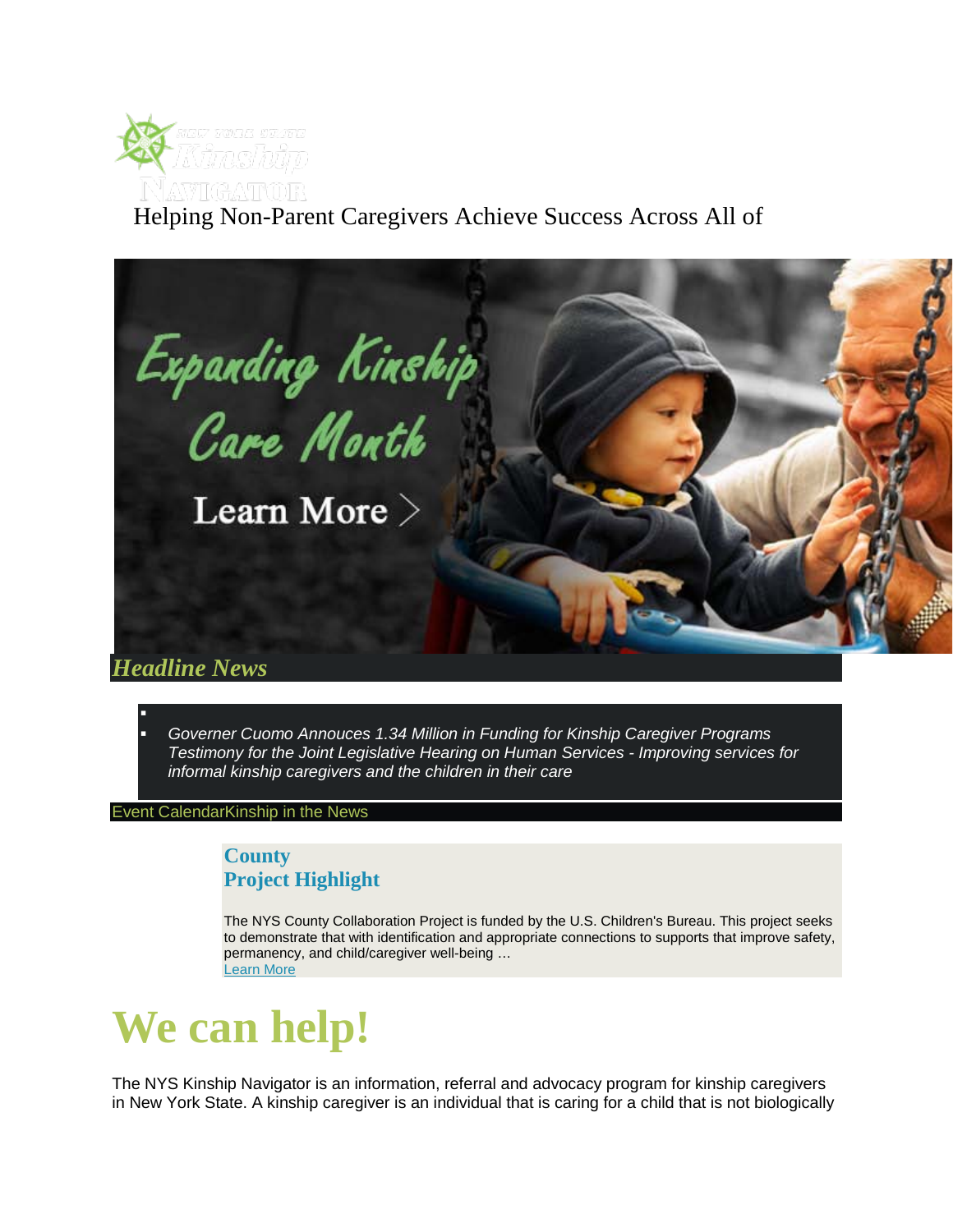their own. In New York State, there are an estimated 179,000 caregivers, 131,000 of whom are grandparents raising grandchildren. Many others are aunts and uncles.

The Navigator seeks to assist these caregivers by providing information on financial assistance, legal information and referrals, and other types of issues that caregivers face when raising children in order to provide stability and permanency in the home. Call us today for more information!

## *Need Assistance in another language?*

*[Google Translate](http://en.wikipedia.org/wiki/Google_Translate) is a multilingual service provided by Google Inc. to translate written text from one language into another. It supports 90 languages.*